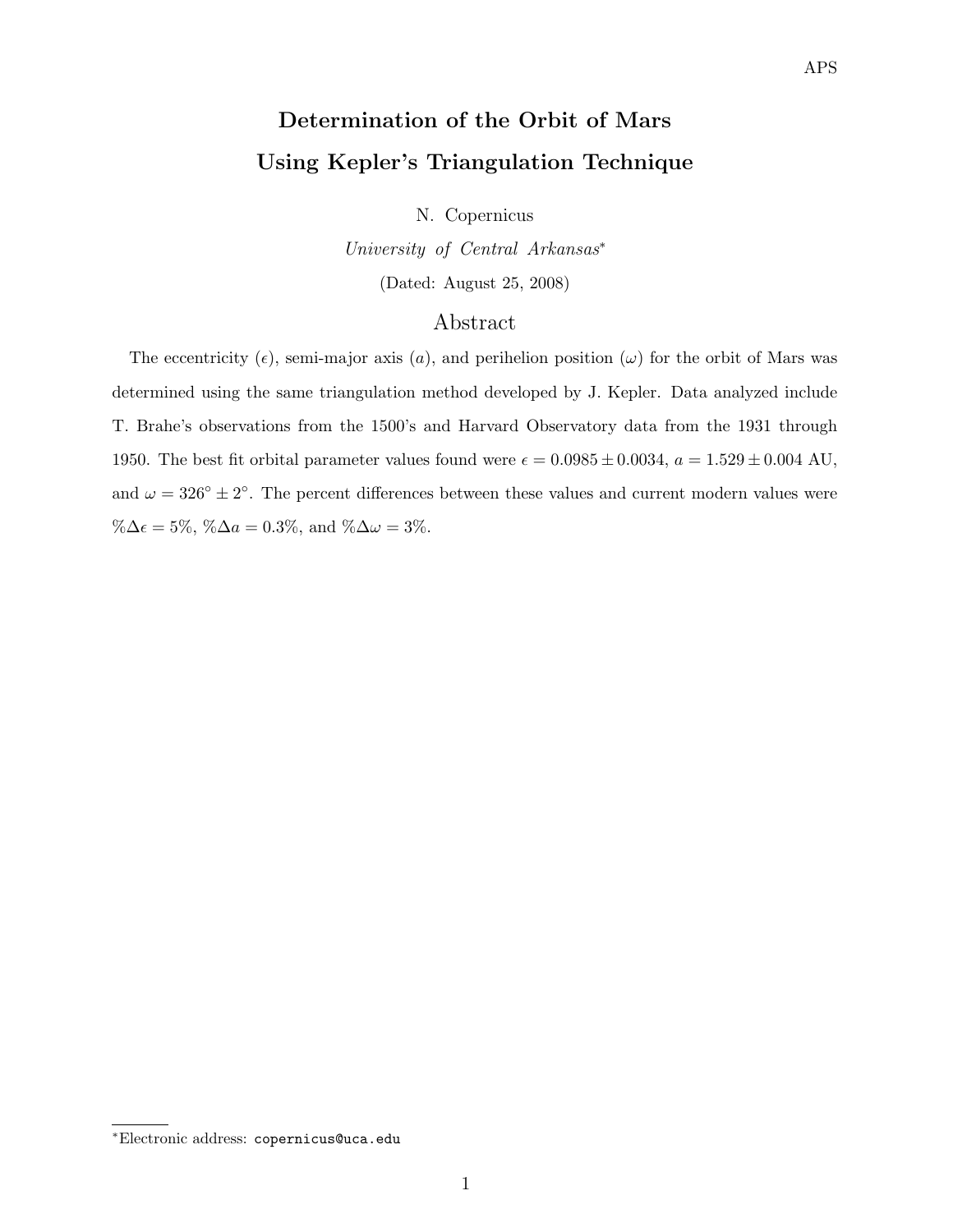## I. INTRODUCTION

Around 1600 Johannes Kepler developed a geometrical technique to determine the position of Mars in it's orbit from observations from the Earth [1]. If Mars can be observed from two different positions when it is at a particular point in its orbit, then one can triangulate the location of Mars (see Fig. 1). Since both the Earth and Mars are revolving around the Sun, one cannot pick random observation dates to do the triangulation, since Mars will likely not be in the same position in its orbit on those dates. By 1600 Kepler knew that the orbital period of Mars was approximately 687 days (current accepted value is about 686.980 days). This means Mars will be at the same location in its orbit every 687 days, but the Earth will in a different location in its orbit, given the orbital period of the Earth is 365.256 days. Therefore, one can triangulate the position of Mars by analyzing the apparent position of Mars on the sky for dates separated by some integer multiple integer of 687 days. Given that Kepler had access to the Martian position data collected by Tycho Brahe [1], which covered a couple of decades, he was able to carry out this triangulation technique for several positions of Mars, and thus trace out the orbit of Mars. This lead to Kepler's first law of planetary motion, which states that the orbits of planets in general are elliptical with the Sun located at one of the foci of the ellipse.

Later Isaac Newton was able to derive from first principles of motion and gravity the trajectory of objects moving under the influence of a gravitational force[2]. The position in polar coordinates is given by:

$$
r(\theta) = \frac{\alpha}{1 + \epsilon \cos(\theta - \omega)}\tag{1}
$$

In Eq. (1)  $r(\theta)$  is the distance from the focus,  $\epsilon$  is the eccentricity,  $2\alpha$  is a parameter termed the latus rectum which along with  $\epsilon$  gives the semi-major axis (a) of the orbit,  $\theta$  is the angular position, and  $\omega$  is the angular position of the perihelion point of the orbit.

In this project we analyzed some of the original Brahe data that Kepler also used, along with Martian apparent position data from Harvard photographic taken in the 1930's and 1940's, to determine  $\epsilon, \alpha, \omega$ , and a for the orbit of Mars.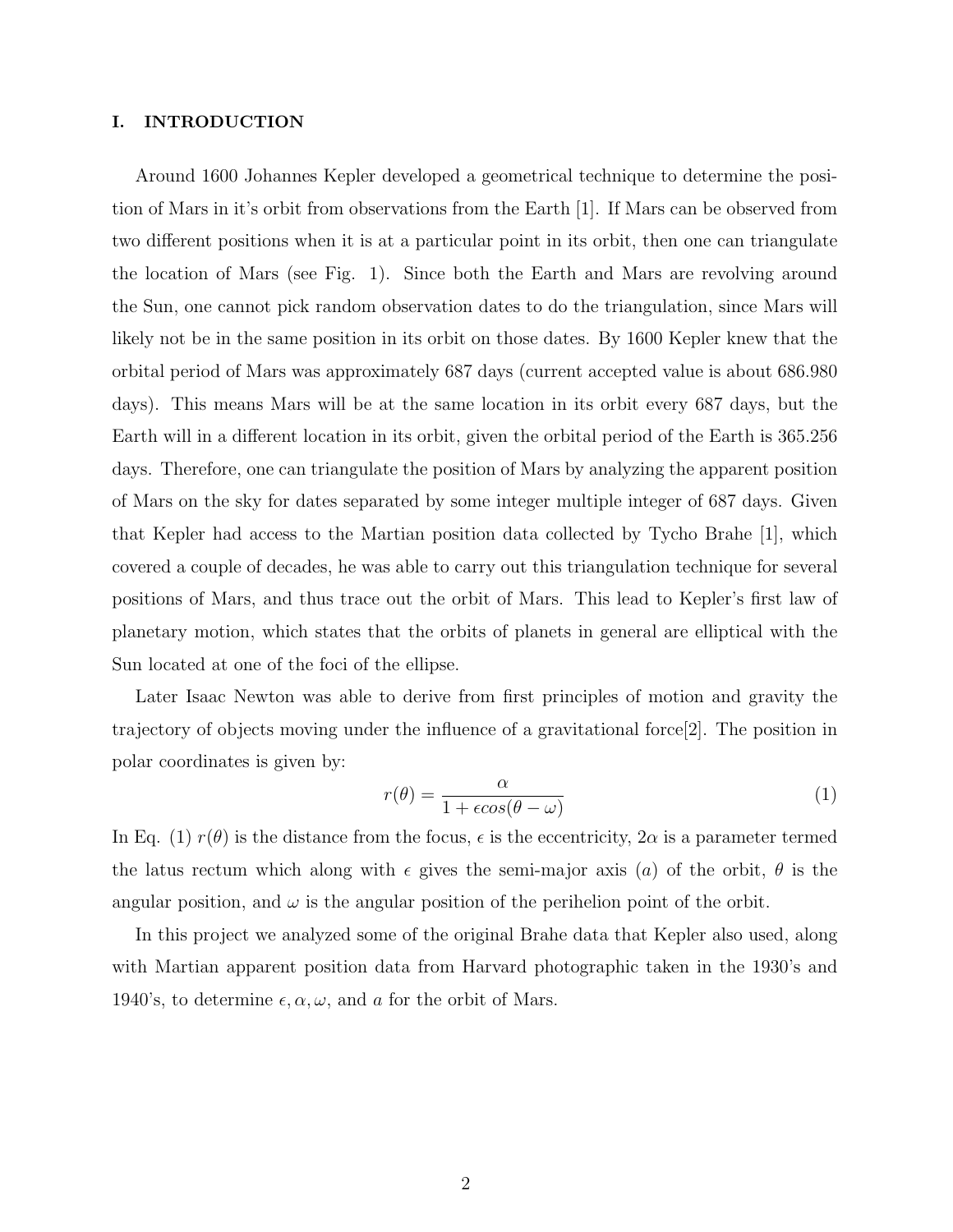#### II. PROCEDURES

#### A. Data Used

The data needed for the triangulation method are the heliocentric longitude of the Earth and simultaneous geocentric longitude of Mars. The zero point of the longitudes is the direction to the vernal equinox, and the longitude increases in the counterclockwise direction as view from above the north pole of the solar system. In addition their needs to be measurements separated by 687 days.

Table I shows five pairs of dates and the longitudinal angles that are from Tycho Brahe's observations that Kepler [1] published and used in his original analysis. The measurements are given to the nearest arcminute, therefore we assumed that the uncertainty on the geocentric longitude of Mars measurements to be  $\pm 1$  arcminute.

Table II shows the measurements off Harvard College Observatory photographic plates on eight pairs of dates[3] between 1931 and 1950. The photographic plates where taken with a wide angle camera with a field of view of about 35°. Superimposing a grid geocentric coordinates along the ecliptic plane on the plates, the position of Mars was measured with an uncertainty of  $\pm 1^{\circ}$ .

#### B. Triangulation

We made a few simplifying assumptions before doing the analysis. First, we assumed that the orbit of the Earth is perfectly circular, in fact it has an eccentricity of about 0.0167. Second, we assumed that the orbits of Earth and Mars are exactly co-planer, but the orbits are inclined by 1.85◦ . For error propagation, it was was assumed that the position of the Earth was known exactly and that the geocentric longitudes of Mars were the only values with uncertainties. The orbital radius of the Earth is, by definition, 1 AU, about  $1.496 \times 10^8$  km, and was used as the unit of length in the analysis.

The orbital radius of the Earth, the heliocentric longitude of the Earth  $(\theta)$ , and the geocentric longitude of Mars  $(\phi)$  on a particular date were used to determine the equation of a line that passed through Mars and Earth on that date. The slope of the line  $(m)$  was found from  $\phi$ :

$$
m = \tan(\phi) \tag{2}
$$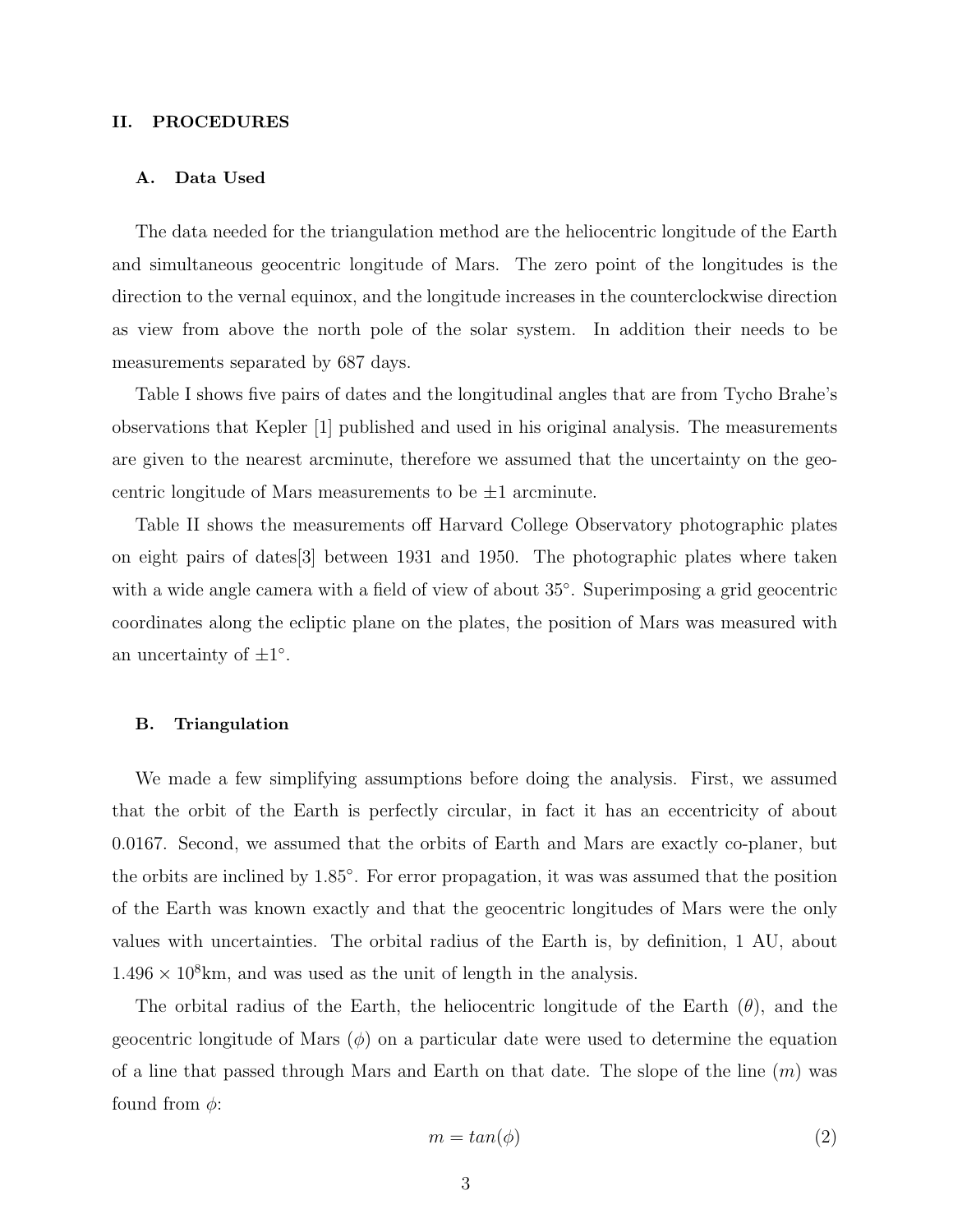A point on that line is the position of the Earth.

$$
(cos\theta, sin\theta) \tag{3}
$$

Eq. (3) gives the position of the Earth in cartesian coordinates. Putting Eqs. (2) and (3) together we found the y-intercept for the line. The resulting equation for the line is given by:

$$
y(x) = mx + (sin\theta - m\cos\theta)
$$
 (4)

For the pairs of dates separated by 687 days we were able to find using Eq. (4) the equations of the two lines whose intersection was the position of Mars. An example of the intersecting lines is shown in Fig. 1. We solved the system of the two linear equations for their intersection giving us the position of Mars in cartesian coordinates  $(x_{Mars}, y_{Mars})$ .

$$
x_{Mars} = \frac{(sin\theta_2 - sin\theta_1) + (m_1cos\theta_1 - m_2cos\theta_2)}{m_1 - m_2}
$$
 (5)

$$
y_{Mars} = m_1 x_{Mars} + (sin\theta_1 - m_1 cos\theta_1)
$$
\n<sup>(6)</sup>

The subscripts 1 and 2 in Eqs. (5) and (6) indicate the different dates of the pair of observations. Converting to heliocentric polar coordinates the position of Mars is given by:

$$
r_{Mars} = \sqrt{x_{Mars}^2 + y_{Mars}^2}
$$
\n<sup>(7)</sup>

$$
\theta_{Mars} = \arctan(\frac{y_{Mars}}{x_{Mars}})
$$
\n(8)

### C. Orbit Fit

Once several positions of Mars were determined, then Eq. (1) was fit to those positions. The fitting was done with the plotting and fitting software gnuplot. It uses an implementation of the nonlinear least-squares Marquart-Levenberg algorithm [4, 5] to fit functions. The quality of the fit is given by the reduced chi-square  $(\chi^2_{\nu})$ , which is the sum-of-squares of the residuals between the fit and the data divided by the number of degrees of freedom (*v*). In this case, there are three adjustable parameters ( $\alpha$ ,  $\epsilon$ , and  $\omega$ ) and therefore  $\nu=3$ . The asymptotic standard errors [5] of the parameters are also given by gnuplot. Strictly speaking, these are not the true one standard deviation confidence levels for the parameters, but give a qualitative but over-optimistic estimate of the parameter uncertainties.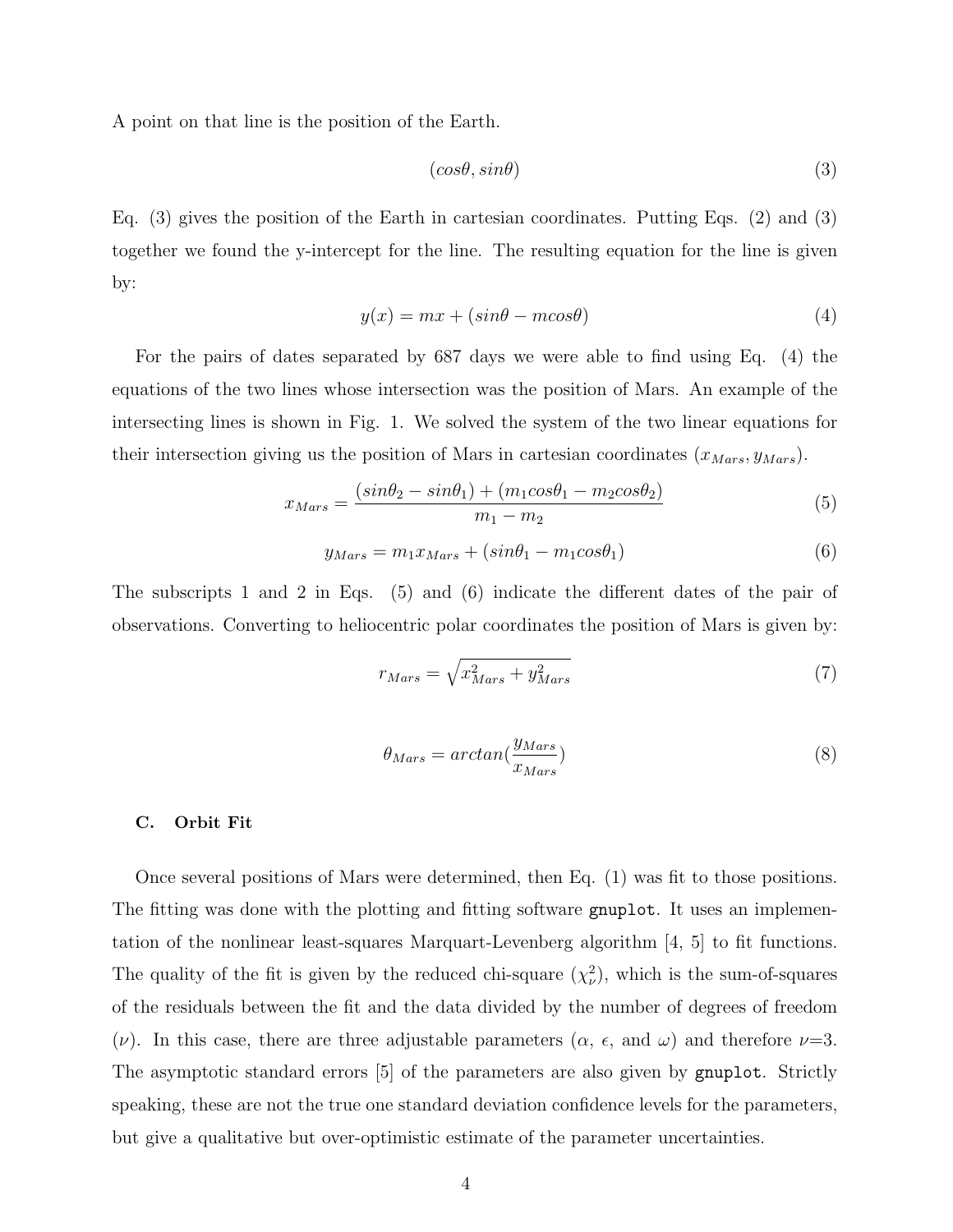#### III. RESULTS

Fig. 1 shows an example of the triangulation using the first pair of observations from Table I. The error bars shown in the inset also shows the x and y error for the position of Mars which results from the uncertainty in the geocentric longitudes. Table III lists all thirteen Mars positions in polar coordinates with the resulting uncertainties that result when propagating the geocentric longitude errors.

Fig. 2 shows the Mars positions and the fitted ellipse. The  $\chi^2_{\nu}$  of the fit is 0.00014. The best fit parameter values are  $\alpha = 1.514 \pm 0.004$  AU,  $\epsilon = 0.0985 \pm 0.0034$ , and  $\omega = 326^{\circ} \pm 2^{\circ}$ . Given that the semi-major axis a is related to  $\alpha$  and  $\epsilon$  by

$$
a = \frac{\alpha}{1 - \epsilon^2} \tag{9}
$$

and gives  $a = 1.529 \pm 0.004$  AU.

#### IV. DISCUSSION

A single agreed upon set of values for the orbital parameters of the planets does not exist. This is partly due to the fact that those parameters are not fundamental physical constants like the speed of light or planck's constant that presumably do not change over time. Another reason for this is that continued research is still refining the orbital parameters for the planets. One repository for these parameters that is being maintained with the latest values is the Planetary Fact Sheet by D. R. Williams [6] The orbital parameters for Mars listed there are  $\epsilon_{Mars} = 0.09341233$ ,  $a_{Mars} = 1.52366231$ ,  $\omega_{Mars} = 336.04084$ . Taking these to be the current accepted values, the percent difference between our values and these are % $\Delta \epsilon = 5\%, \% \Delta a = 0.3\%, \text{ and } \% \Delta \omega = 3\%.$ 

The current value of  $\epsilon_{Mars}$  is smaller than the value we derived and outside of the optimistic uncertainty. This means the fit resulted in a more elliptical shape than the true value.

The current value of  $a_{Mars}$  is larger than the value we derived and is also outside the optimistic uncertainty. This means the fitted orbit is a bit smaller than the accepted orbit.

Finally the orientation of the orbit relative to the vernal equinox  $\omega_{Mars}$  is larger than the value we derived from the fit. This means that the fitted orbit has a perihelion point closer to the vernal equinox than the true orbit.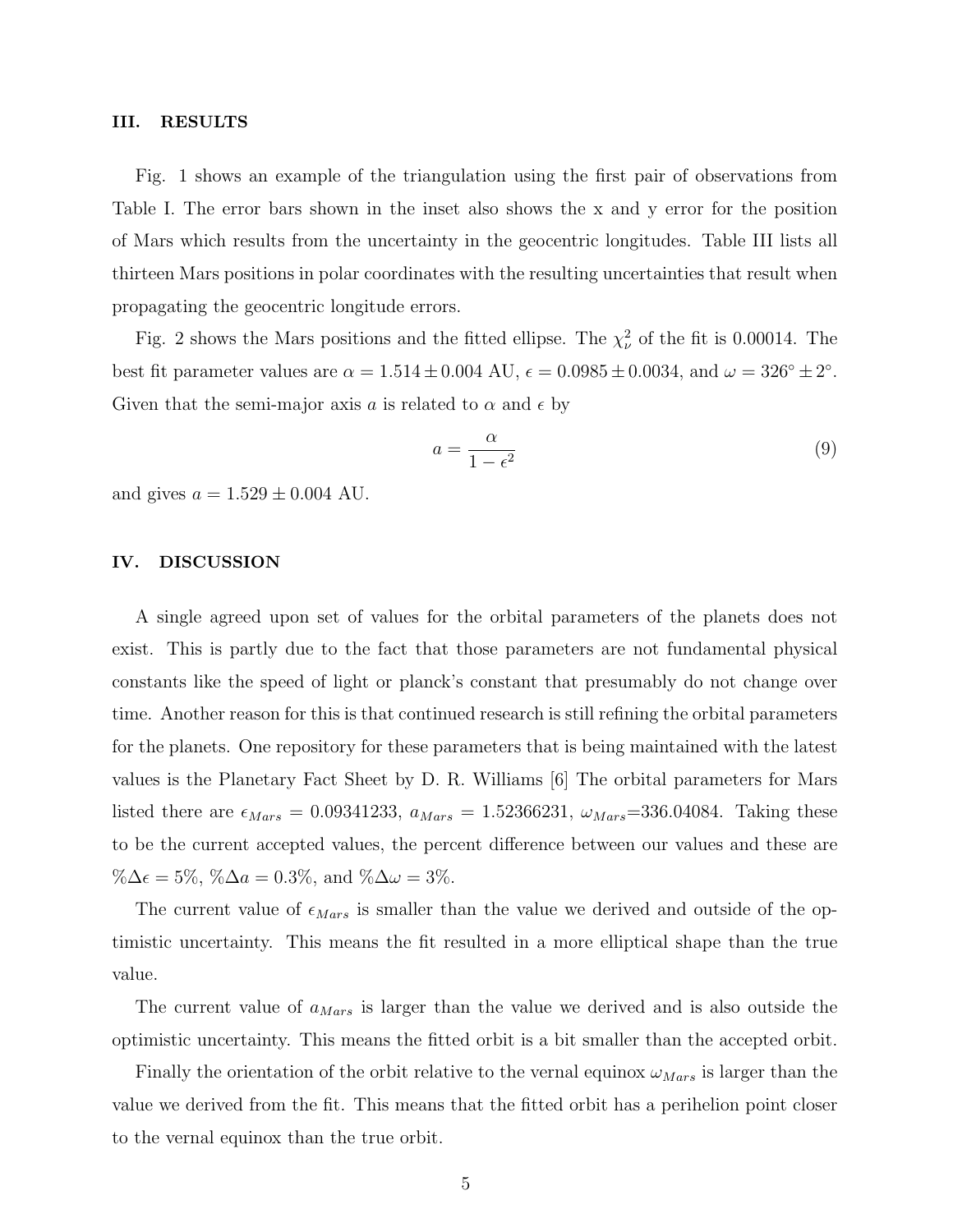The results could be improved to a certain degree by using more Mars points than the thirteen used in this analysis. Thirteen data points may have given slightly better results if they were more uniformly distributed around the orbit. One can see from Fig. 2 that seven of the points are clustered between  $\theta = 140^{\circ}$  and  $190^{\circ}$  where as the remaining six points are outside of that  $50°$  section. A higher order correction would have been to include the eccentricity of the Earth's orbit, but this would only have been worth doing if a greater number of more uniformly distributed points were used for the analysis. A still higher order correction would be to make the corrections for the inclination of the Martian orbit, but again, not worth doing given this particular data set.

The triangulation technique ingeniously developed by Kepler is no longer the method used to determine the orbits for objects in the solar system. The downside to Kepler's technique is having to know the orbital period of the object, and then obtaining observations separated by some integer number of orbital periods. This is impractical for determining the orbits of asteroids and comets where none of those things may be possible. Today two or three observations at random intervals are all that are necessary. Given accurate date and time of observations are known and accurate and precise equatorial coordinates are measured, the the orbit can be determined with a minimum of two or three observations using the numerical multi-point boundary-value problem and quasilinearization method [7]. This numerical technique forms the basis for the software developed to determine the orbits solar system bodies.

### V. CONCLUSIONS

We have determined the basic orbital parameters of Mars using the same technique and data that Kepler employed to establish his first law of planetary motion, supplemented with Harvard data from the 1930's and 1940's. We were able to reproduce Kepler's results that the orbit of Mars is elliptical with the Sun at one of the foci of the ellipse, and we were able to get within a few percent or less the values for the eccentricity (5%), semi-major axis length  $(0.3\%)$ , and perihelion point position  $(3\%)$ . The true values of these parameters are not within the optimistic-error bars for the parameter values, but a probably close to or within the actual standard deviation of the parameter values that would result from a Monte Carlo mapping of parameter space.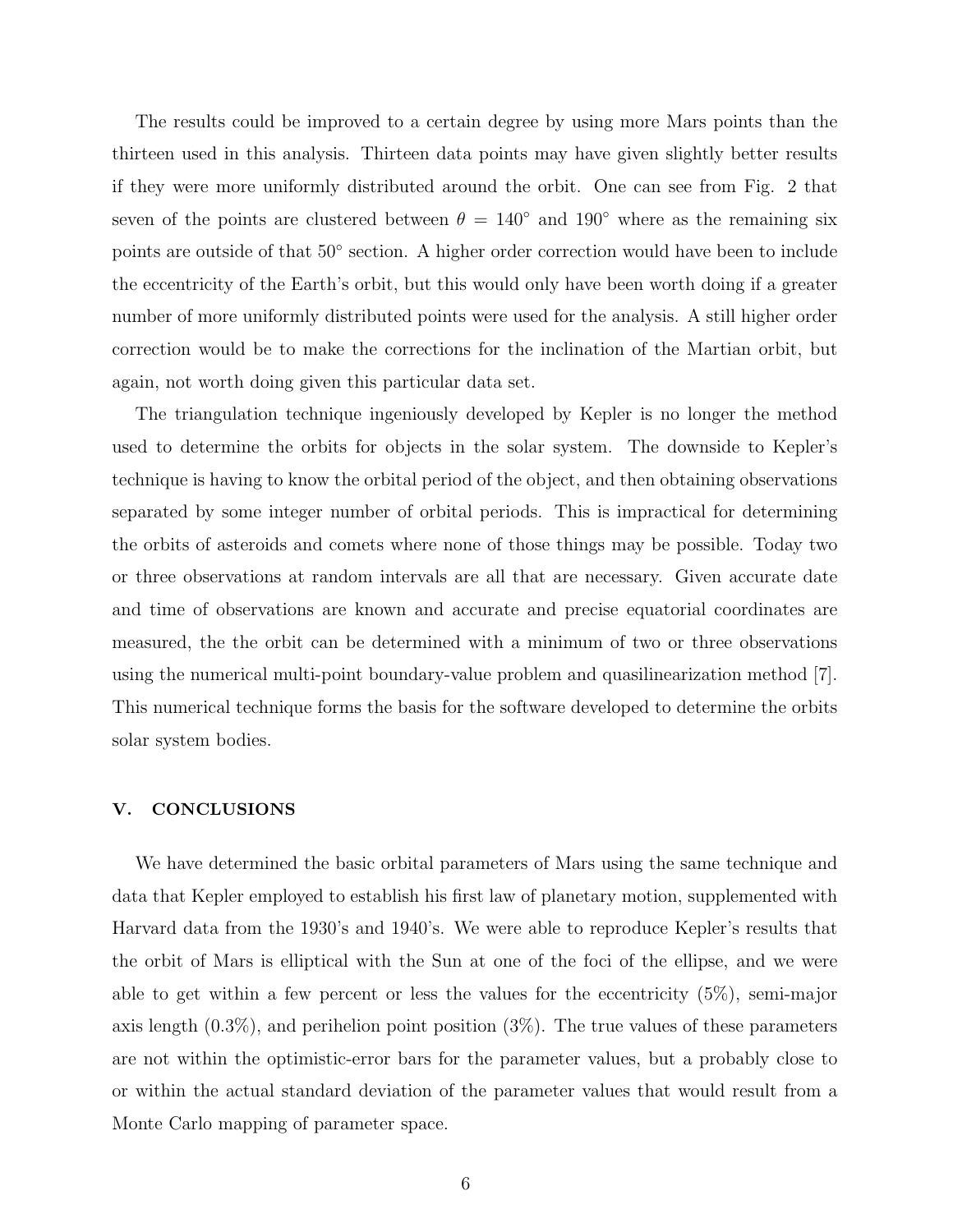In summary, we have shown that Kepler's method does indeed work, and can get within a few percent of the current values using only a few data points. But, we did not achieve the same accuracy and precision as the current modern values.

## Acknowledgments

I wish to thank the UCA Department of Physics and Astronomy for the use of their facilities to carry out this investigation.

- [1] J. Kepler, Astronomia Nova (1609).
- [2] I. Newton, Philosophi Naturalis Principia Mathematica (1687).
- [3] http://homepage.mac.com/dtrapp/ePhysics.f/labII\_7.html.
- [4] D. W. Marquardt, Journal of the Society for Industrial and Applied Mathematics 11, 431, (1963).
- [5] http://www.gnuplot.info/docs/gnuplot.pdf.
- [6] http://nssdc.gsfc.nasa.gov/planetary/planetfact.html.
- [7] R. Bellman, H. Kagiwada, and R. Kalaba, in Procedings of the National Academy of Sciences of the United States of America 48, 1327, (1962).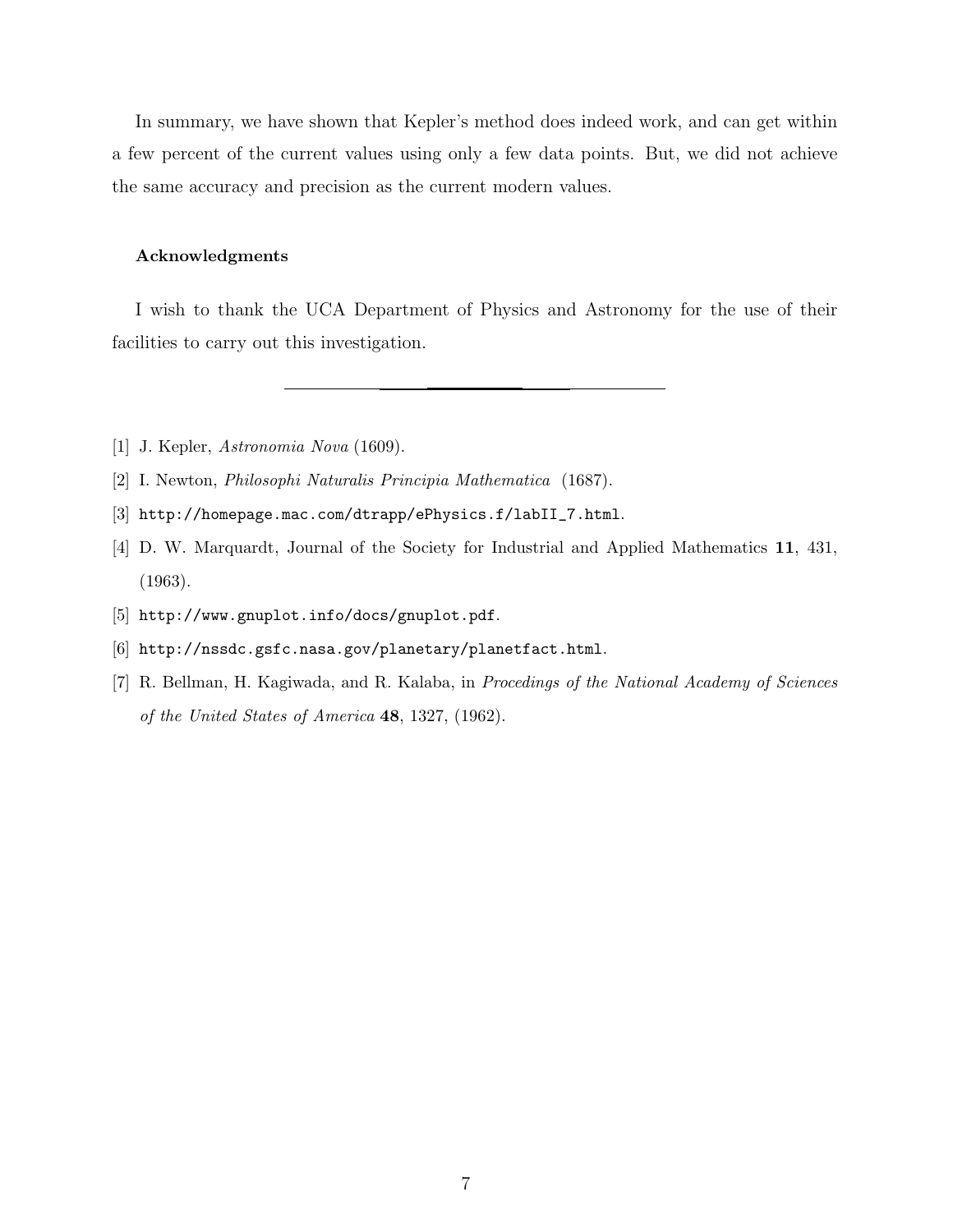FIG. 1. Shows an example of the resulting triangulation for the first pair of observations in Table 1. The inset shows the error bars on the Mars position assuming a one arc minute uncertainty on the geocentric longitude.

FIG. 2. Shows the triangulated positions of Mars and the elliptical fit. The radial grid is spaced at 0.5 AU intervals from the Sun, and the angular intervals are 30°. The major axis of the fitted ellipse is also shown.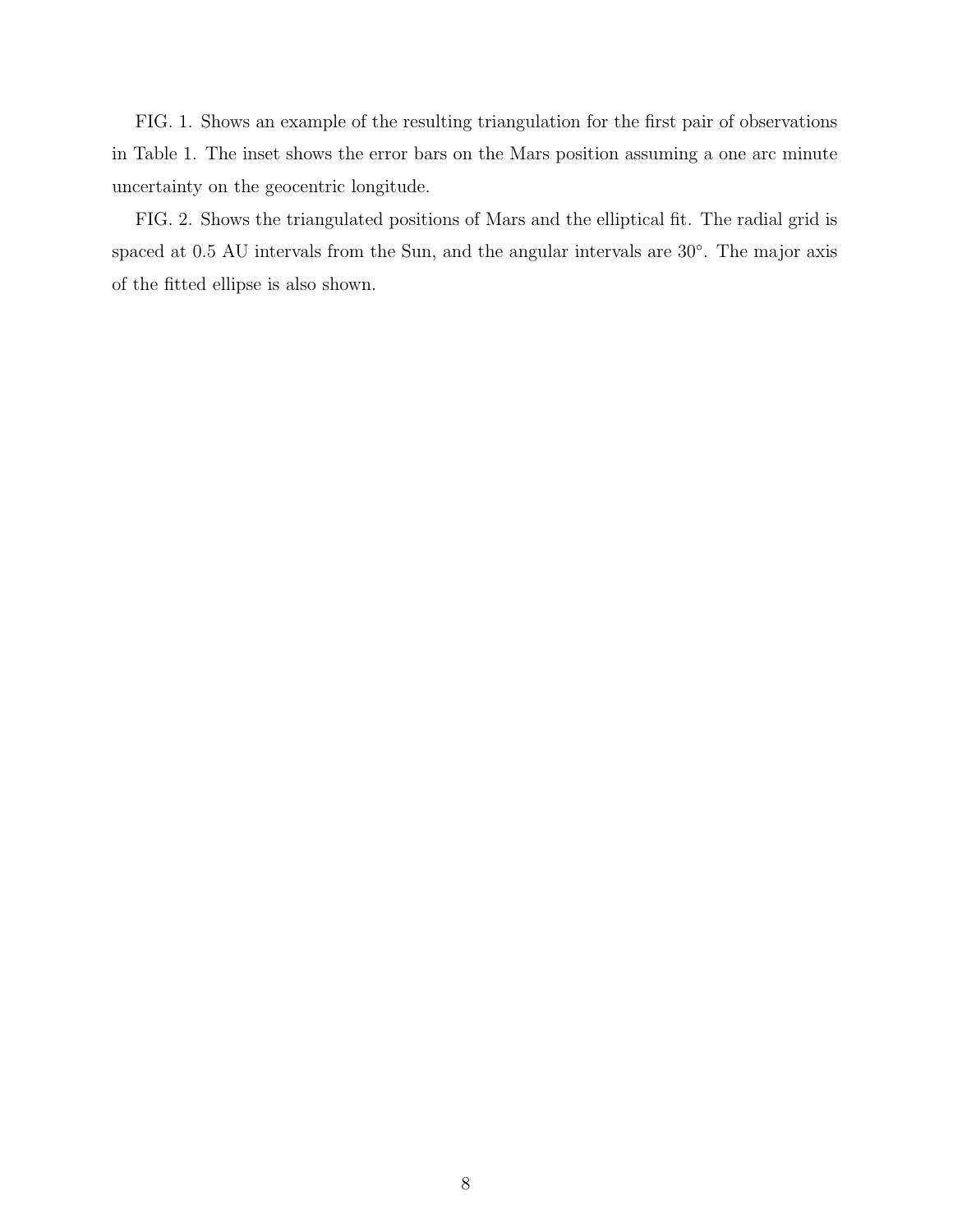| Date         | $\theta$ (Heliocentric Long. of Earth) | $\phi$ (Geocentric Long. of Mars) |
|--------------|----------------------------------------|-----------------------------------|
| 1585 Feb. 17 | $159^{\circ} 23'$                      | $135^{\circ}$ $12'$               |
| 1587 Jan. 5  | $115^{\circ}$ $21'$                    | $182^{\circ}$ $08'$               |
|              |                                        |                                   |
| 1591 Sep. 19 | $5^{\circ}$ 47 $^{\prime}$             | $284^{\circ}$ $18'$               |
| 1583 Aug. 6  | $323^{\circ}$ $26'$                    | $346^{\circ}$ $56'$               |
|              |                                        |                                   |
| 1593 Dec. 7  | $85^{\circ}$ $53^{\prime}$             | $3^{\circ}$ $04'$                 |
| 1595 Oct. 25 | $41^{\circ}$ $42'$                     | $49^{\circ}$ $42'$                |
|              |                                        |                                   |
| 1587 Mar. 28 | $196^{\circ}$ $50'$                    | $168^{\circ}$ $12'$               |
| 1589 Feb. 12 | $153^{\circ}$ $42^{\prime}$            | $218^{\circ}$ $48^{\prime}$       |
|              |                                        |                                   |
| 1585 Mar. 10 | $179^{\circ}$ $41'$                    | $131^{\circ}$ $48^{\prime}$       |
| 1587 Jan. 26 | $136^{\circ}$ 06 $^{\prime}$           | $184^{\circ}$ $42'$               |

TABLE I: Tycho's observations of Mars from Kepler's Astronomia nova.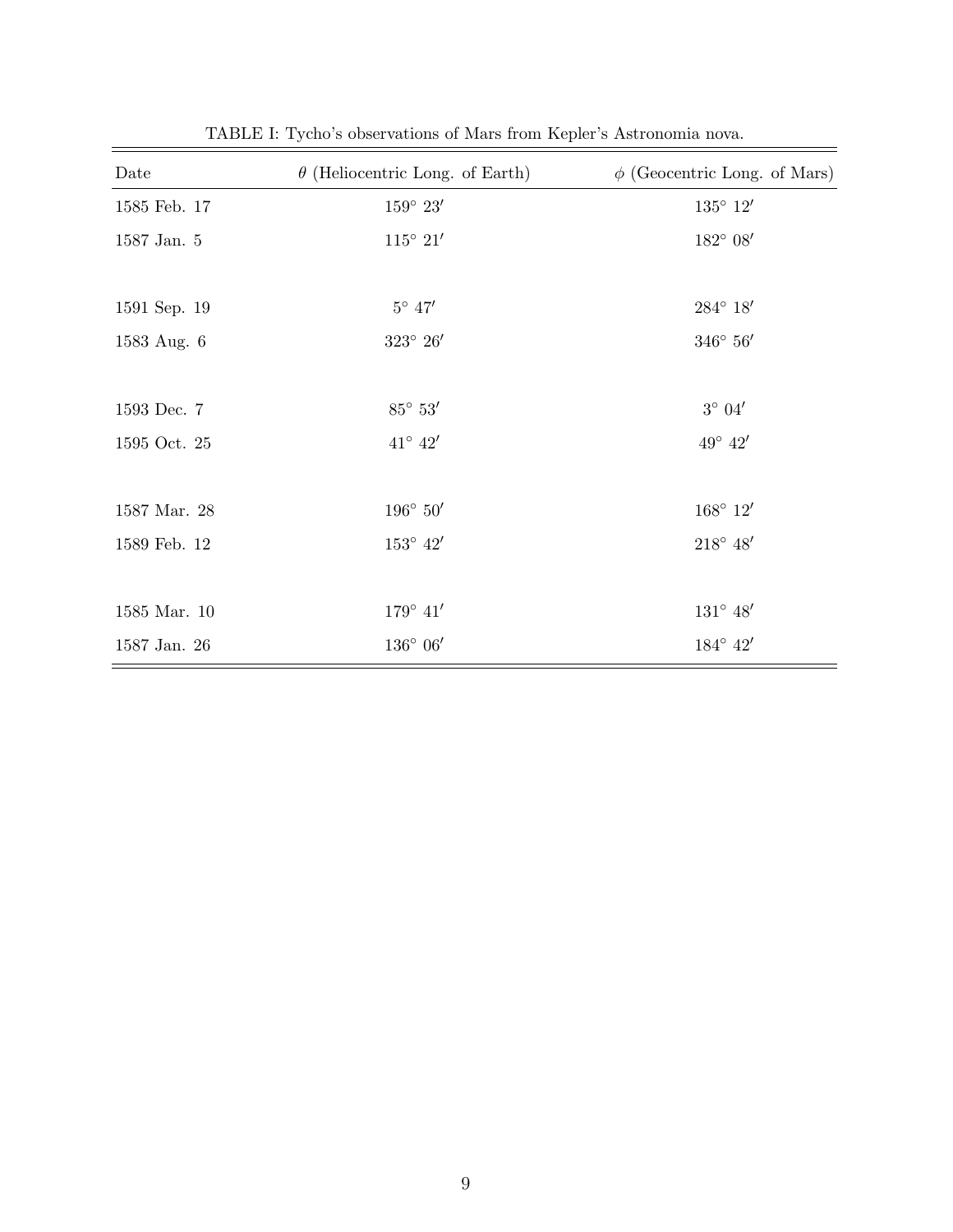| Date                   | $\theta$ (Heliocentric Long. of Earth) | $\phi$ (Geocentric Long. of Mars) |
|------------------------|----------------------------------------|-----------------------------------|
| $1931$ Mar. $21\,$     | $180^\circ$                            | $118^{\circ}$                     |
| $1933$ Feb. $\sqrt{5}$ | $136^{\circ}$                          | $168^\circ$                       |
|                        |                                        |                                   |
| $1933$ Apr. $20\,$     | $210^{\circ}$                          | $151^{\circ}$                     |
| $1935$ Mar. $8\,$      | $167^\circ$                            | $204^{\circ}$                     |
|                        |                                        |                                   |
| 1935 May 26            | $245^{\circ}$                          | $187^\circ$                       |
| 1937 Apr. 12           | $202^\circ$                            | $246^{\circ}$                     |
|                        |                                        |                                   |
| 1939 Sep. 26           | $3^\circ$                              | $301^{\circ}$                     |
| 1941 Aug. 13           | $320^\circ$                            | $20^{\circ}$                      |
|                        |                                        |                                   |
| 1941 Nov. 22           | $60^\circ$                             | $12^{\circ}$                      |
| 1943 Oct. 10           | $17^{\circ}$                           | $80^\circ$                        |
|                        |                                        |                                   |
| 1944 Jan. 21           | $121^{\circ}$                          | $66^{\circ}$                      |
| $1945$ Dec. $8\,$      | $76^{\circ}$                           | $123^{\circ}$                     |
|                        |                                        |                                   |
| $1946$ Mar. $19\,$     | $178^\circ$                            | $108^\circ$                       |
| $1948$ Feb. $4\,$      | $135^\circ$                            | $153^\circ$                       |
|                        |                                        |                                   |
| 1948 Apr. 4            | $195^\circ$                            | $138^\circ$                       |
| $1950$ Feb. $20\,$     | $152^{\circ}$                          | $191^{\circ}$                     |

TABLE II: Harvard Mars observations.